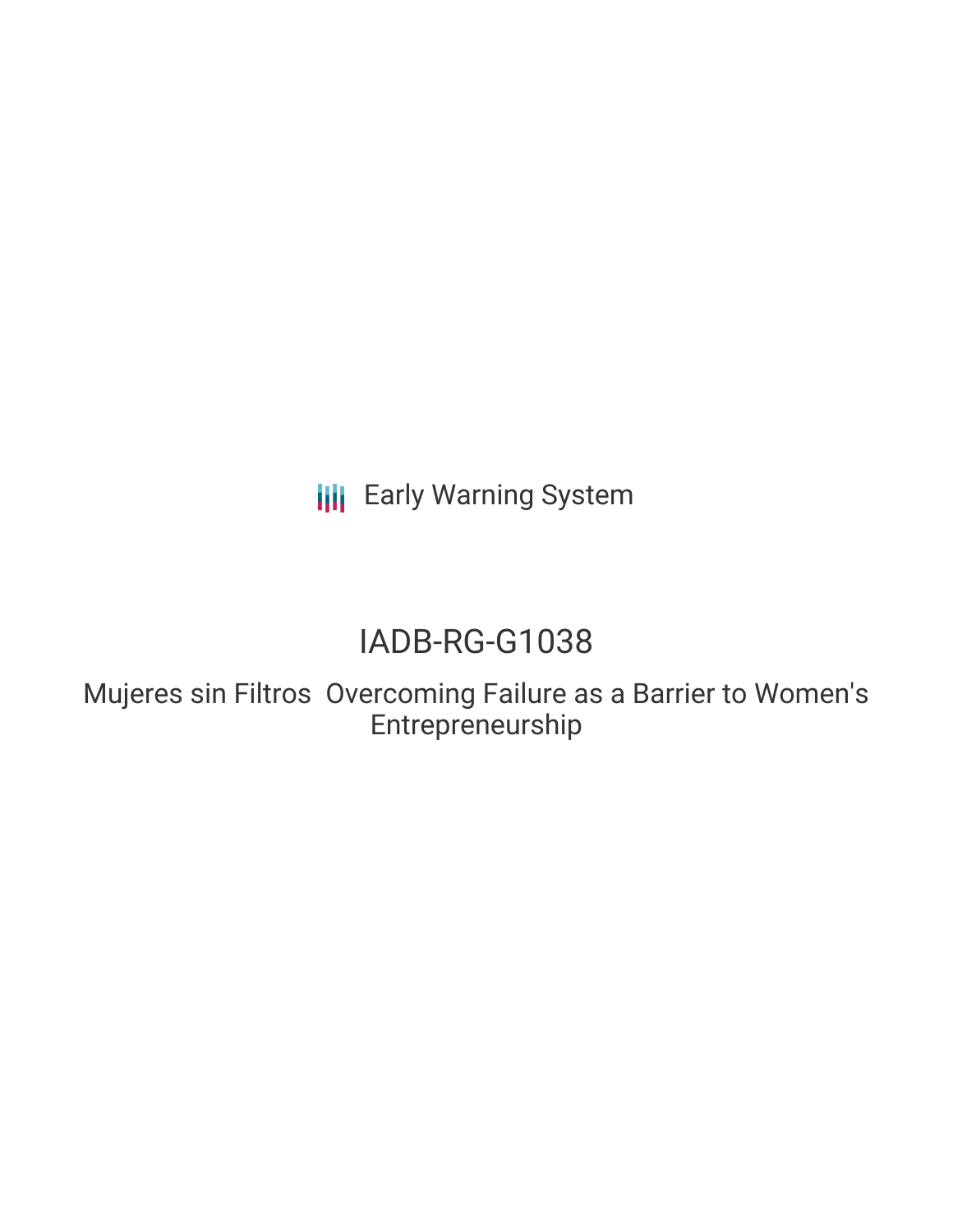

## **Quick Facts**

| <b>Financial Institutions</b>  | Inter-American Development Bank (IADB) |
|--------------------------------|----------------------------------------|
| <b>Status</b>                  | Approved                               |
| <b>Bank Risk Rating</b>        | U                                      |
| <b>Borrower</b>                | Regional                               |
| <b>Sectors</b>                 | <b>Education and Health</b>            |
| <b>Investment Type(s)</b>      | Grant                                  |
| <b>Investment Amount (USD)</b> | \$ 0.20 million                        |
| <b>Project Cost (USD)</b>      | \$ 0.37 million                        |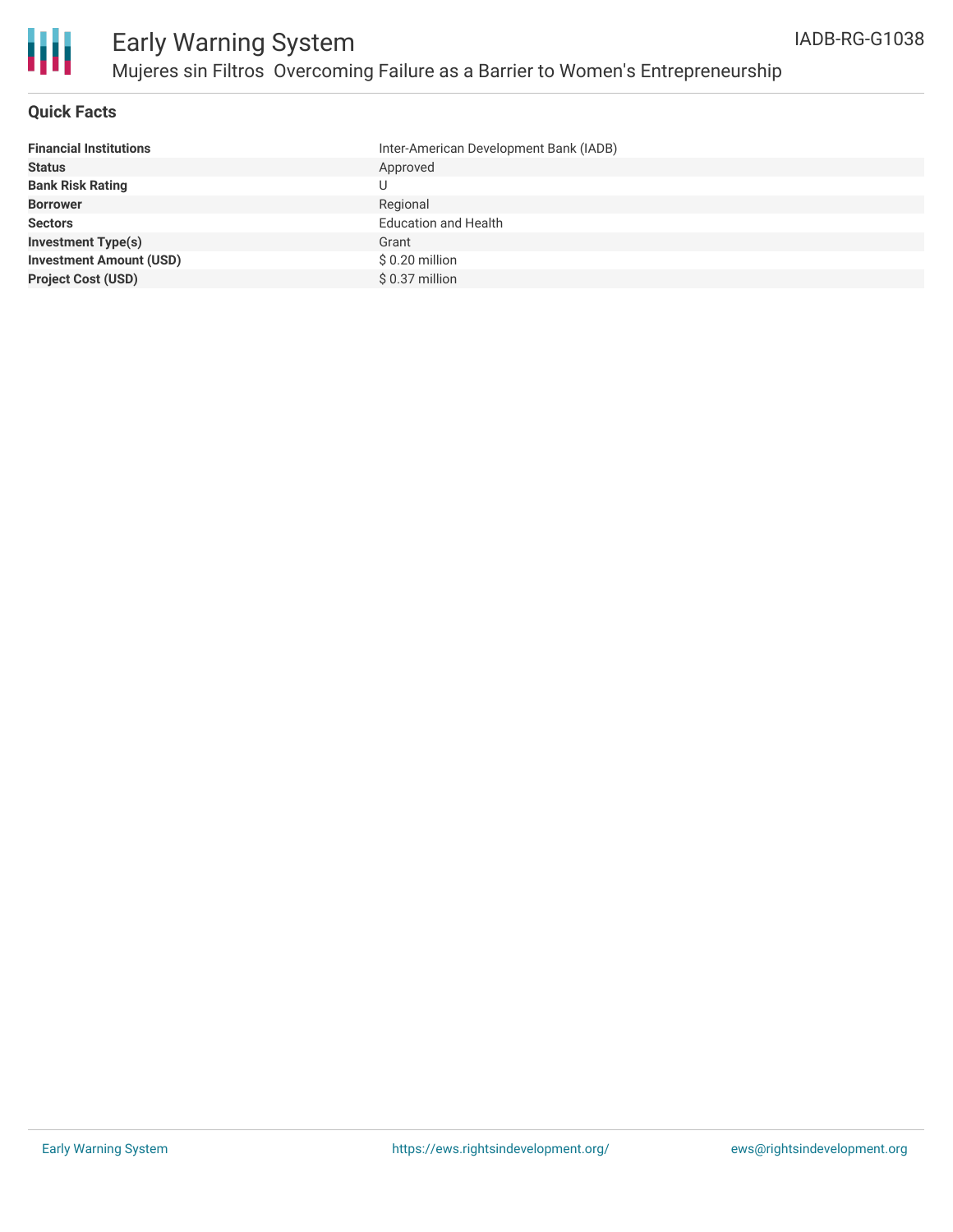



## **Project Description**

The purpose is to build a grassroots women entrepreneurship community of local chapters, interconnected regionally and globally; powered by an edutainment digital platform with the knowledge products, experiences, resources, and connections to build a thriving ecosystem; FUN's coaching and storytelling mastery will also be provided to the members, and even adjusted for designated FUN pitching sessions to corporates. Through innovation, the generation of knowledge, effective storytelling, inclusion, and technology FUN will continue to expand its outreach to the entrepreneurship community.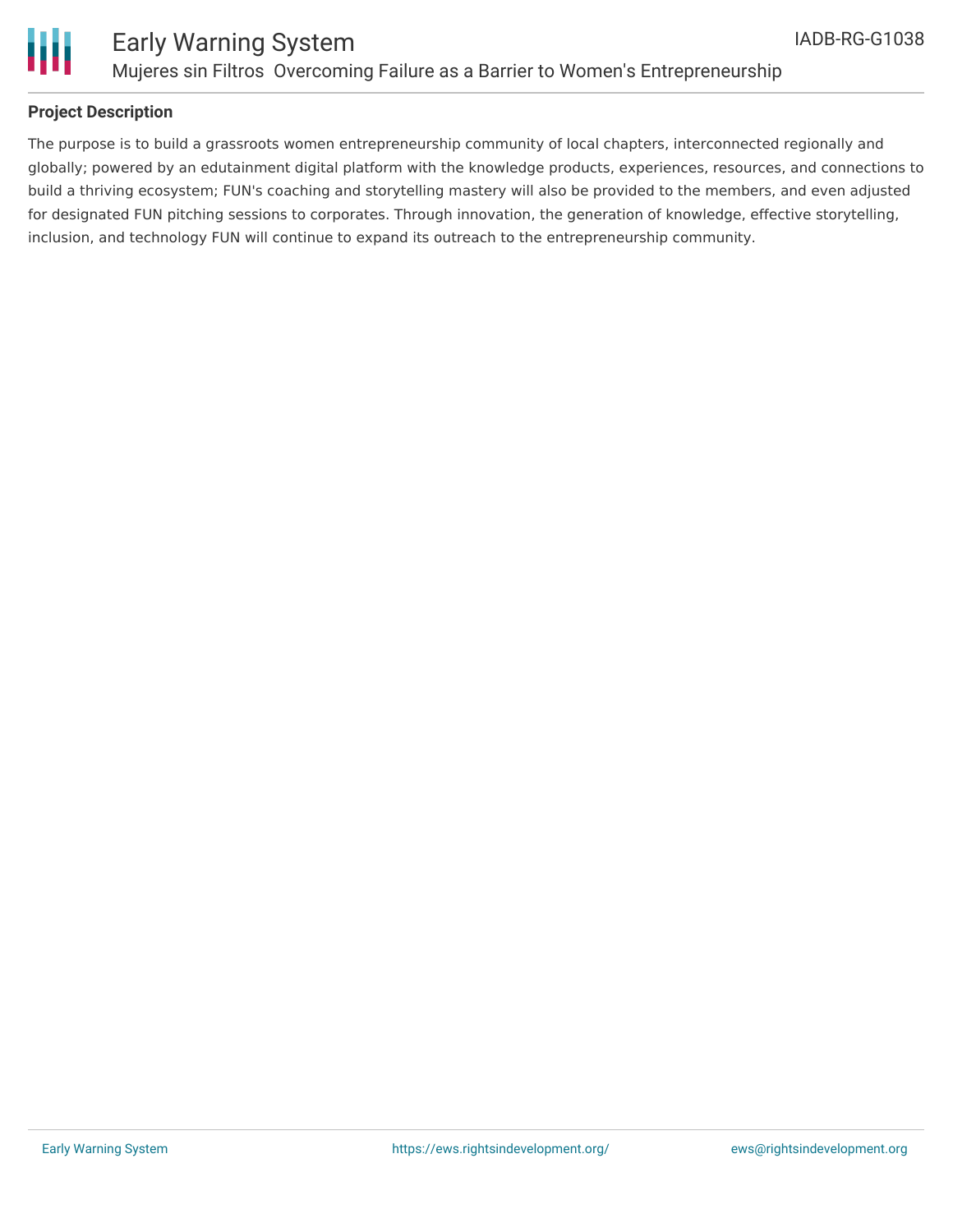

### **Investment Description**

• Inter-American Development Bank (IADB)

The countries' counterpart amount to USD 174,400